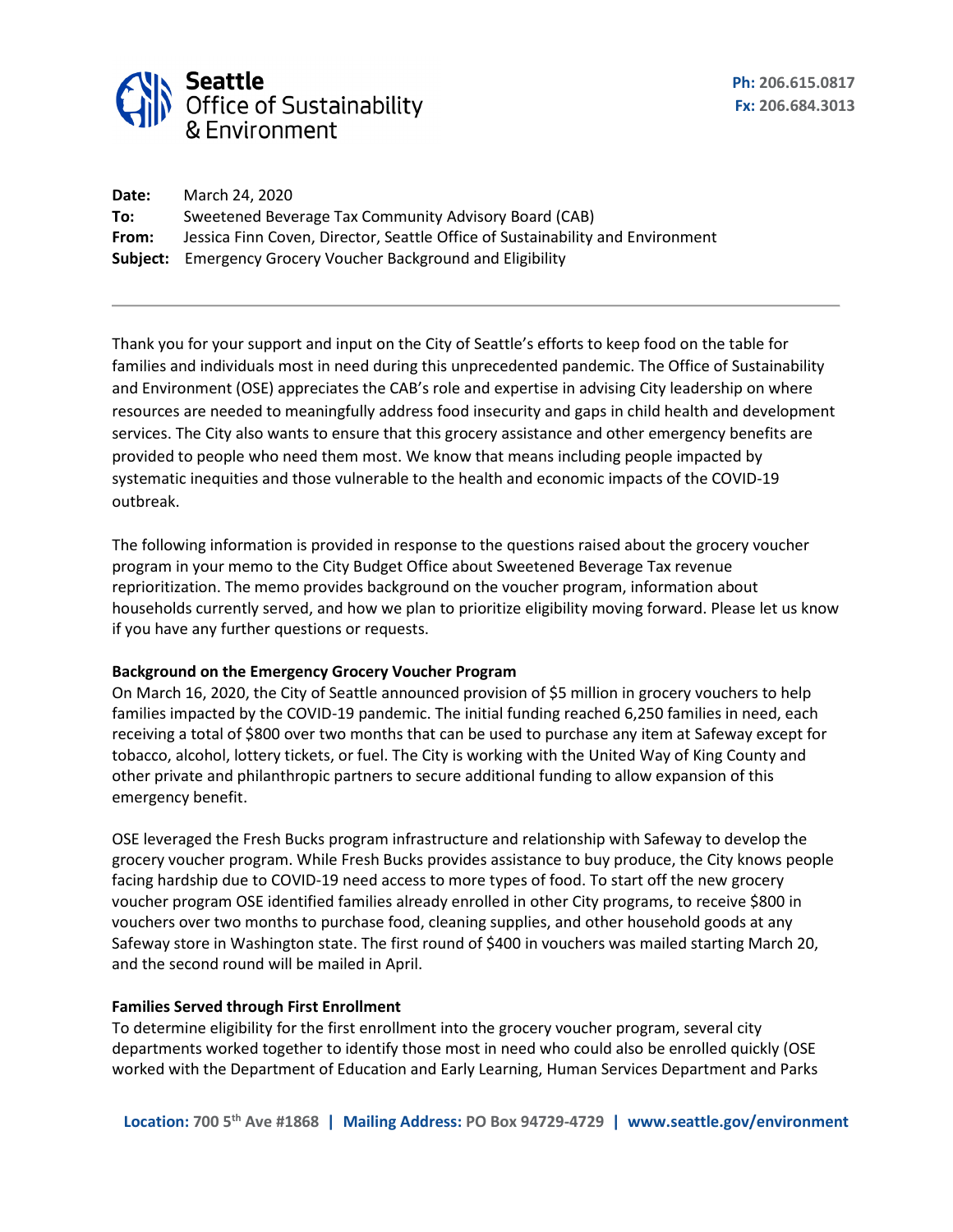

and Recreation). Enrolling families and individuals already participating in city programs saved time since income eligibility and contact information was already available. The departments prioritized programs with closest ties to communities of color, those developed with extensive race and social justice analysis, and those providing childcare assistance. The decision to focus on childcare assistance was driven by the City's desire to quickly identify families impacted by school and business closures. The City recognized that those closures would likely disproportionately impact those who already had difficulty affording childcare. We also began immediately working with the Mayor and offices of Labor Standards, Economic Development, Immigration and Refugee Affairs, and Civil Rights to establish a mechanism for reaching dislocated workers for a second enrollment in grocery vouchers. While the City would have liked to reach those workers directly in the first round of vouchers, we knew this would take longer because the data did not exist at the time.

Based on those parameters, the decision was made to automatically enroll families/households from the following programs. See Appendix A for demographics of the families served in each of the programs.

| Program                              | <b>Family/Household Eligibility</b>                                           |
|--------------------------------------|-------------------------------------------------------------------------------|
| <b>Early Childhood Education and</b> | All ECEAP families that are Seattle residents were enrolled in the grocery    |
| <b>Assistance Program</b>            | voucher program.                                                              |
| ECEAP is state-funded and            |                                                                               |
| offers part-day and full-day         | ECEAP serves families at or below 110% of FPL with children between the       |
| preschool services for 3- and 4-     | ages of 3 and 5. Children from some families above the income limit are       |
| year-olds from income eligible       | eligible if they have a developmental delay or disability or are experiencing |
| families.                            | environmental factors such as homelessness.                                   |
| <b>Child Care Assistance Program</b> | All enrolled families were enrolled in the grocery voucher program.           |
| CCAP provides income-eligible        |                                                                               |
| families in Seattle with             | CCAP is designed to serve families living in Seattle with income that falls   |
| financial assistance for             | between 200% and 350% of the FPL.                                             |
| childcare.                           |                                                                               |
| <b>Seattle Preschool Program and</b> | Enrolled families below 350% of FPL were enrolled in the grocery voucher      |
| <b>Pathway to Seattle Preschool</b>  | program.                                                                      |
| Program                              |                                                                               |
| The Seattle Preschool program        | Families qualify for free tuition in these programs if they are at or below   |
| provides free and affordable         | 350% of FPL.                                                                  |
| tuition for families to enroll       |                                                                               |
| children in high quality             |                                                                               |
| preschool with community-            |                                                                               |
| based organizations (CBOs)           |                                                                               |
| and providers across the city.       |                                                                               |
| Pathway provides half-day or         |                                                                               |
| full-day instruction for 3 and 4-    |                                                                               |
| year-olds from low income            |                                                                               |
| families.                            |                                                                               |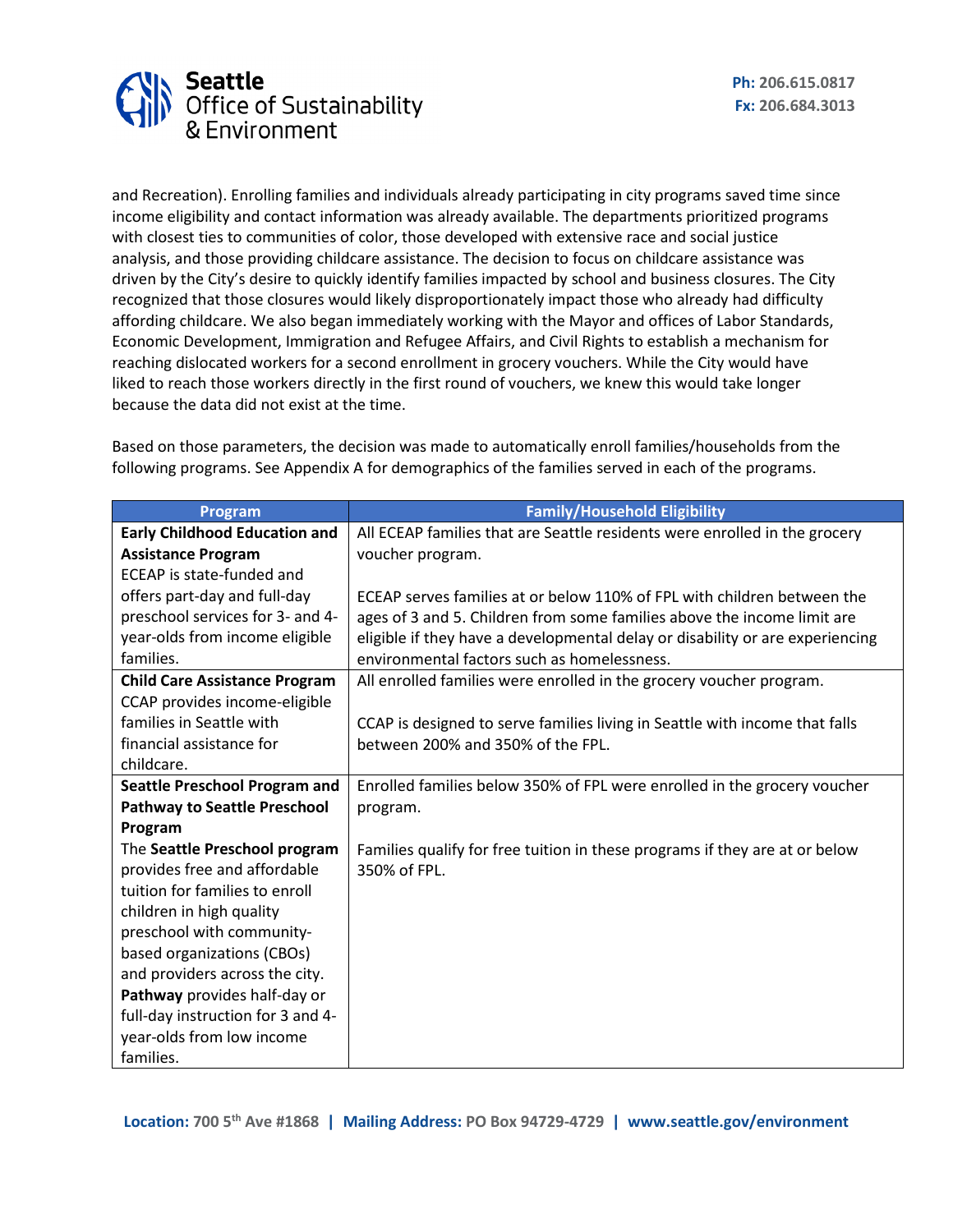

| Program                              | <b>Family/Household Eligibility</b>                                                |
|--------------------------------------|------------------------------------------------------------------------------------|
| <b>Child Care Nutrition Program</b>  | Tier 1 site providers, provider staff, and the households they serve were          |
| CCNP is part of the USDA's           | enrolled in the grocery voucher program.                                           |
| Child and Adult Care Food            |                                                                                    |
| Program, which also regulates        | The following criteria qualify a site as Tier 1:                                   |
| school lunch. This program           | Site location where any school has at least 50% or more of the                     |
| ensures children have                | enrolled children certified eligible for free or reduced-price meals.              |
| nutritious food options in           | Site location in a census block group that is deemed eligible for the<br>$\bullet$ |
| childcare by providing               | program by the USDA based on the estimated household income                        |
| reimbursements to eligible           | from the American Community Survey.                                                |
| providers.                           | Site provider's income is at or below 185% of FPL.                                 |
| <b>Seattle Parks School-Age Care</b> | Families/households receiving City scholarships for these programs were            |
| and Preschool Programming            | enrolled in the grocery voucher program.                                           |
| These are before and/or              |                                                                                    |
| afterschool programs for             | Families at or below 200% FPL are eligible for scholarships.                       |
| preschool-age children and           |                                                                                    |
| children 5-12.                       |                                                                                    |
| <b>Fresh Bucks</b>                   | Households enrolled into the Fresh Bucks program between December 2019             |
| Fresh Bucks provides income          | and March 2020 by one of 11 partner community-based organizations (CBOs)           |
| eligible individuals with            | were enrolled in the grocery voucher program.                                      |
| vouchers for fresh fruits and        |                                                                                    |
| vegetables. People enroll            | The City prioritized people who enrolled through a CBO because of the              |
| through Community-Based              | intentional outreach to communities most impacted by diet-related disease          |
| Organization (CBO)s and health       | and food insecurity, specifically Black/African American, Indigenous,              |
| clinics, as well as a public         | Hispanic/Latino, Native Hawaiian/Pacific Islander, immigrants and refugees,        |
| lottery that is currently open       | and those who speak a primary language other than English.                         |
| through the end of March.            |                                                                                    |
|                                      | The 11 partner CBOs are:                                                           |
|                                      | Atlantic Street Center, Casa Latina, Children's Home Society of Washington,        |
|                                      | Got Green, Horn of Africa Services, InterIm CDA, Lake City Collective, Latino      |
|                                      | Community Fund, Somali Health Board, South Park Information and                    |
|                                      | Resource Center, United Indians of All Tribes Foundation.                          |

# **Determining Eligibility for Additional Emergency Grocery Vouchers**

The City anticipates further funding for these vouchers will become available through private and philanthropic partners. The Mayor's Office and OSE staff are working across departments and incorporating community recommendations to determine eligibility.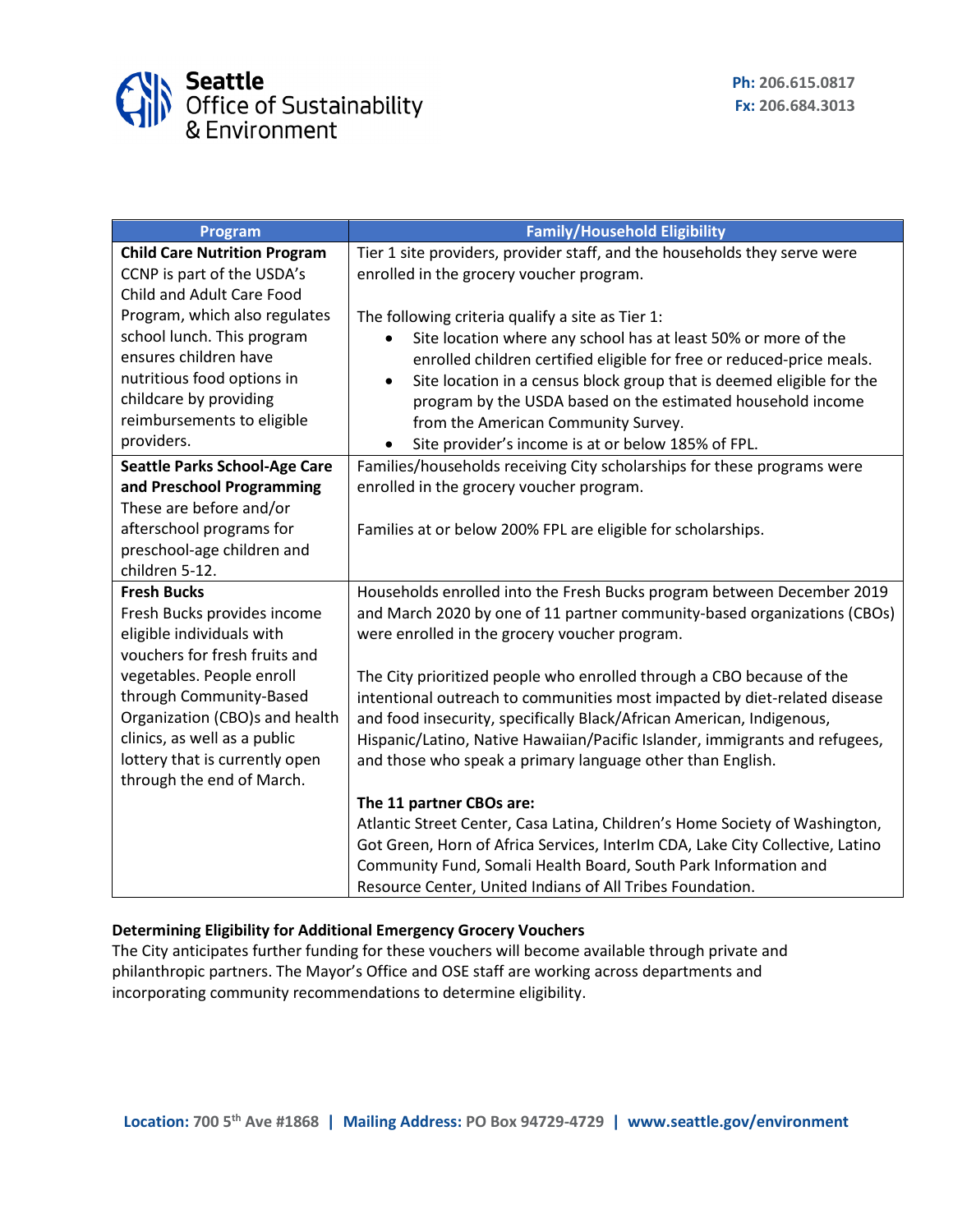

## Eligibility for Second Enrollment

Per direction from the Mayor's Office, the next set of vouchers (when funded) will be prioritized for displaced workers. The Mayor's Office, in partnership with the Office of Labor Standards, Office of Immigrant and Refugee Affairs, and the Office for Civil Rights, is working on a process to direct vouchers to at least 2,000 households with displaced workers who:

- 1. Experience structural or institutional barriers to accessing support from the government (e.g. language barrier, fear of deportation, experienced domestic violence, do not qualify for other benefits); and/or
- 2. Require assistance immediately and are not yet receiving other types of support (i.e. recently unemployed and not receiving benefits until claims are processed).

We are still in conversation with departments about how to distribute these vouchers equitably and in a way that respects privacy of information held by CBOs and other organizations working with these communities. Any plans developed are pending legislation currently under review by City Council.

### Defining Eligibility for Future Grocery Voucher Enrollments

OSE is also working with departments and stakeholders to determine criteria for future recipients, should funding to support more than two rounds of vouchers become available. Currently that approach includes prioritizing people historically impacted by structural inequities, as we know that a nation-wide emergency like the COVID-19 outbreak only exacerbates those inequities. We are also prioritizing people increasingly vulnerable to the health and economic impacts of the outbreak. While defining criteria we are also considering factors such as maintaining privacy of enrollees.

The City will continue to use forthcoming information about the most impacted communities (such as the recent Community Attributes report cited in your memo) and incorporate core values and budget principles from the CAB. SBT revenue provided the initial funding for this program, and the City values the community voices and public health expertise the CAB brings to the table.

Thank you again for your partnership with the City during this trying time. We will continue to look to you for input and guidance as we develop programs that provide food to our neighbors most in need.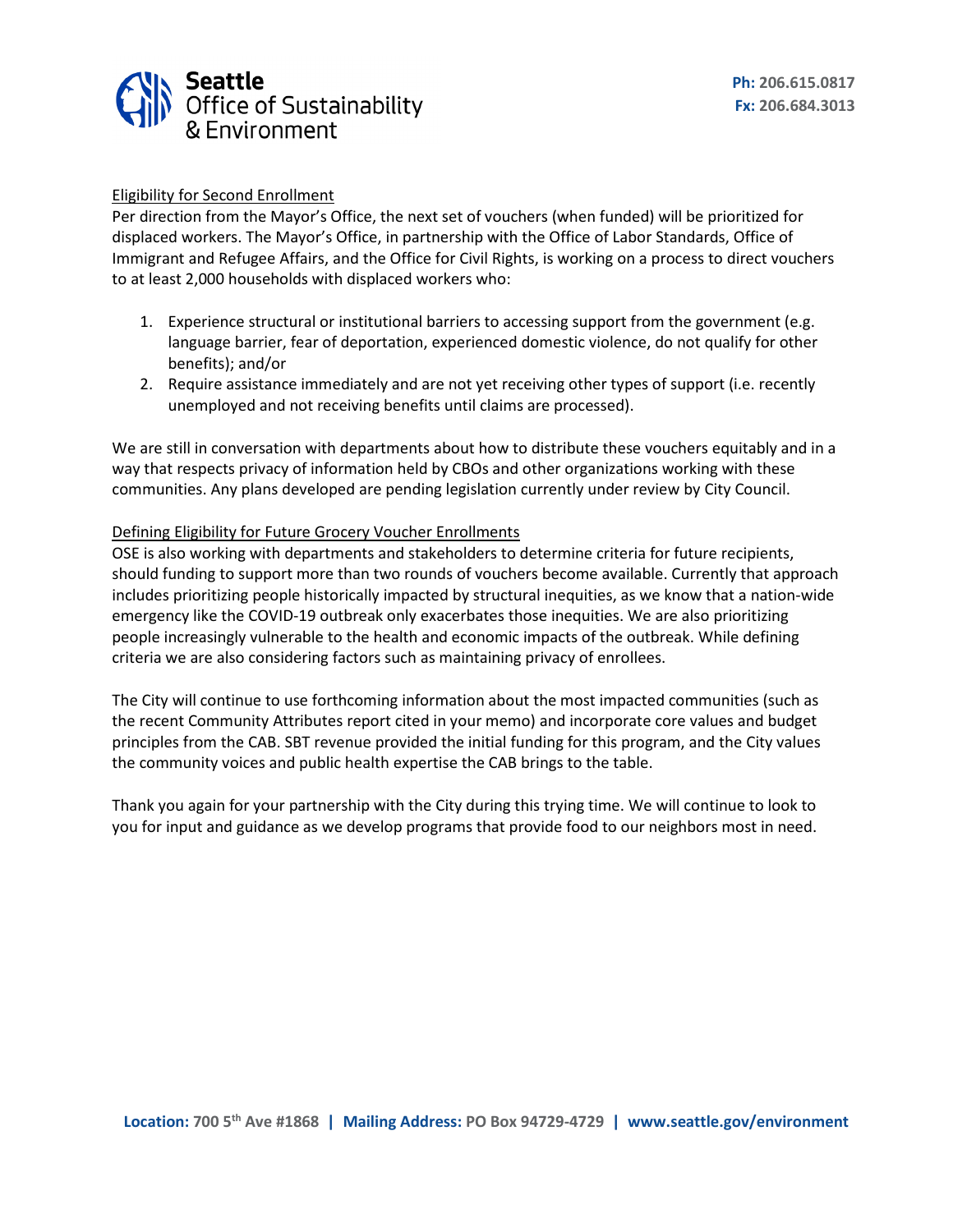

# **Appendix A**

## **Demographics of Emergency Grocery Voucher Enrollees**

Each City program that enrolled households into the first round of emergency grocery vouchers records demographic data slightly differently. The following tables provide the information available about demographics of grocery voucher recipients from each program. Demographic information on the enrollees from the Parks and Recreation before and after school programs is not currently available.

## Fresh Bucks Participants

The following tables show the demographics of emergency voucher recipients who were identified through Fresh Bucks.

| <b>Race</b>                               | <b>Percent</b> |
|-------------------------------------------|----------------|
| Asian                                     | 23%            |
| American Indian or Alaska Native          | 3%             |
| Black/African American                    | 39%            |
| Hispanic, Latino, or Spanish              | 19%            |
| Middle Eastern or North African           | 1%             |
| Native Hawaiian or Other Pacific Islander | 1%             |
| White                                     | 9%             |
| Prefer not to answer                      | 2%             |
| Prefer to self-describe                   | 4%             |

| <b>Preferred Language</b> | <b>Percent</b> |
|---------------------------|----------------|
| English                   | 46%            |
| Spanish                   | 16%            |
| Chinese                   | 14%            |
| Amharic                   | 6%             |
| Tigrinya                  | 4%             |
| Somali                    | 4%             |
| Vietnamese                | 3%             |
| Oromo                     | 3%             |
| Prefer to self-describe   | 2%             |
| Khmer                     | 1%             |
| Arabic                    | 1%             |
| Russian                   | 1%             |

| <b>Age Range</b> | <b>Percent</b> |
|------------------|----------------|
| 18-29            | 12%            |
| 30-39            | 21%            |
| 40-49            | 18%            |
| 50-59            | 13%            |
| 60-69            | 16%            |
| 70-79            | 14%            |
| 80 or older      | 7%             |